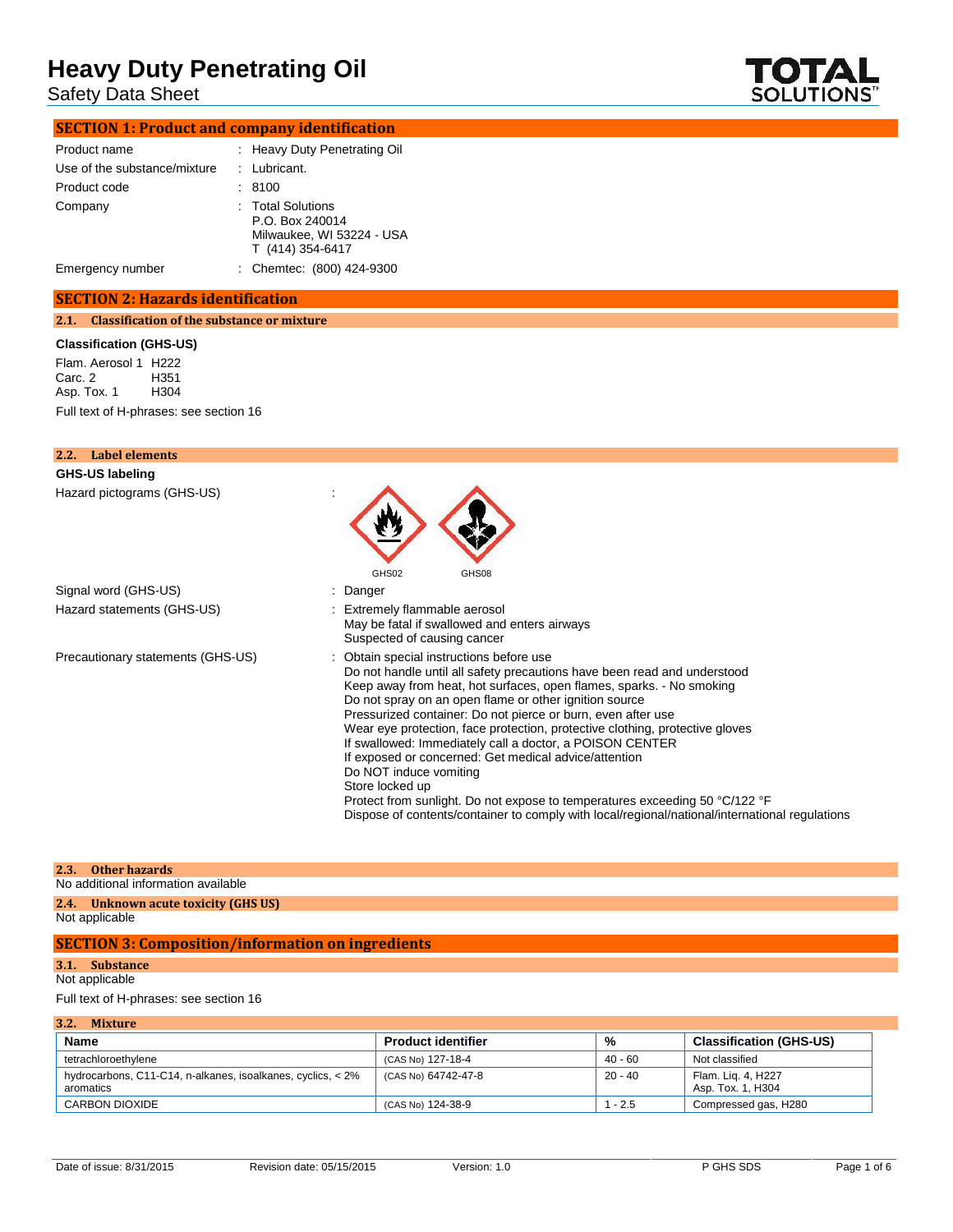Safety Data Sheet

**TOTAL**<br>SOLUTIONS"

**SECTION 4: First aid measures**

| 4.1. Description of first aid measures                                            |                                                                                                                                                                                                                                                                          |
|-----------------------------------------------------------------------------------|--------------------------------------------------------------------------------------------------------------------------------------------------------------------------------------------------------------------------------------------------------------------------|
| First-aid measures general                                                        | IF exposed or concerned: Get medical advice/attention. Ensure that medical personnel are aware of                                                                                                                                                                        |
|                                                                                   | the material(s) involved, and take precautions to protect themselves.                                                                                                                                                                                                    |
| First-aid measures after inhalation                                               | Remove the victim into fresh air. Get medical advice/attention if you feel unwell.                                                                                                                                                                                       |
| First-aid measures after skin contact                                             | Wash with water and soap. If skin irritation occurs: Get medical advice/attention.                                                                                                                                                                                       |
| First-aid measures after eye contact                                              | Rinse immediately with plenty of water. If eye irritation persists: Get medical advice/attention.                                                                                                                                                                        |
| First-aid measures after ingestion                                                | Immediately call a poison center or doctor/physician. Rinse mouth. Do not induce vomiting. Vomiting:<br>prevent asphyxia/aspiration pneumonia.                                                                                                                           |
| Most important symptoms and effects, both acute and delayed<br>4.2.               |                                                                                                                                                                                                                                                                          |
| Symptoms/injuries                                                                 | May cause drowsiness or dizziness. Headache. Nausea. Irritation of the eye tissue. Irritation of the<br>nasal mucous membranes. Irritation to throat.                                                                                                                    |
| Symptoms/injuries after skin contact                                              | Irritation.                                                                                                                                                                                                                                                              |
| Symptoms/injuries after ingestion                                                 | Swallowing the liquid may cause aspiration into the lungs with the risk of chemical pneumonitis. Risk<br>of aspiration pneumonia.                                                                                                                                        |
| 4.3.                                                                              | Indication of any immediate medical attention and special treatment needed                                                                                                                                                                                               |
| Treat symptomatically. Symptoms may be delayed. Keep watching the victim.         |                                                                                                                                                                                                                                                                          |
| <b>SECTION 5: Firefighting measures</b>                                           |                                                                                                                                                                                                                                                                          |
| <b>Extinguishing media</b><br><b>5.1.</b><br>Suitable extinguishing media         |                                                                                                                                                                                                                                                                          |
|                                                                                   | : Alcohol-resistant foam. Water fog. Dry chemical powder. Carbon dioxide.                                                                                                                                                                                                |
| Unsuitable extinguishing media                                                    | Do not use a water jet since it may cause the fire to spread.                                                                                                                                                                                                            |
| Special hazards arising from the substance or mixture<br>5.2.<br>Fire hazard      | Extremely flammable aerosol.                                                                                                                                                                                                                                             |
|                                                                                   |                                                                                                                                                                                                                                                                          |
| <b>Explosion hazard</b>                                                           | Contents under pressure. Pressurized container: may burst if heated.                                                                                                                                                                                                     |
| Reactivity                                                                        | The product is non-reactive under normal conditions of use, storage and transport.                                                                                                                                                                                       |
| 5.3. Advice for firefighters                                                      |                                                                                                                                                                                                                                                                          |
| Firefighting instructions                                                         | Move containers away from the fire area if this can be done without risk. For massive fire in cargo<br>area, use unmanned hose holder or monitor nozzles, if possible. If not, withdraw and let fire burn out.<br>Use water spray or fog for cooling exposed containers. |
| <b>SECTION 6: Accidental release measures</b>                                     |                                                                                                                                                                                                                                                                          |
| 6.1. Personal precautions, protective equipment and emergency procedures          |                                                                                                                                                                                                                                                                          |
| General measures                                                                  | : Stay upwind/keep distance from source.                                                                                                                                                                                                                                 |
| 6.1.1. For non-emergency personnel                                                |                                                                                                                                                                                                                                                                          |
| Protective equipment                                                              | Do not enter without an appropriate protective equipment. DO NOT touch spilled material.                                                                                                                                                                                 |
| Emergency procedures                                                              | Evacuate unnecessary personnel. Ventilate spillage area. Advice local authorities if considered<br>necessary.                                                                                                                                                            |
| 6.1.2. For emergency responders                                                   |                                                                                                                                                                                                                                                                          |
| No additional information available                                               |                                                                                                                                                                                                                                                                          |
| <b>Environmental precautions</b><br>6.2.                                          |                                                                                                                                                                                                                                                                          |
|                                                                                   | Prevent runoff from entering drains, sewers or waterways. Avoid release to the environment.                                                                                                                                                                              |
| Methods and material for containment and cleaning up<br>6.3.                      |                                                                                                                                                                                                                                                                          |
| For containment                                                                   | : Eliminate every possible source of ignition. Keep combustibles (wood, paper, oil, etc.) away from<br>spilled material. Stop leak if safe to do so. Move the cylinder to a safe and open area if the leak is<br>irreparable. Use water spray to disperse the vapors.    |
| Methods for cleaning up                                                           | Absorb spillage to prevent material damage. Prevent dispersion by covering with non-combustible<br>absorbent material. Following product recovery, flush area with water.                                                                                                |
| <b>Reference to other sections</b><br>6.4.<br>No additional information available |                                                                                                                                                                                                                                                                          |
|                                                                                   |                                                                                                                                                                                                                                                                          |
| <b>SECTION 7: Handling and storage</b>                                            |                                                                                                                                                                                                                                                                          |
| <b>Precautions for safe handling</b><br>7.1.<br>Precautions for safe handling     | Obtain special instructions before use. Do not handle until all safety precautions have been read and<br>$\mathbb{Z}^{\times}$                                                                                                                                           |

| cautions for safe handling | : Obtain special instructions before use. Do not handle until all safety precautions have been read and |
|----------------------------|---------------------------------------------------------------------------------------------------------|
|                            | understood. Pressurized container: Do not pierce or burn, even after use. Do not use if spray button    |
|                            | is missing or defective. Do not spray on a naked flame or any incandescent material. Do not smoke       |
|                            | while handling product. Do not cut, weld, solder, drill, grind, or expose containers to heat, flame,    |
|                            | sparks, or other sources of ignition. . Ground/bond container and receiving equipment. Avoid            |
|                            | prolonged and repeated contact with skin. Use only outdoors or in a well-ventilated area.               |
|                            |                                                                                                         |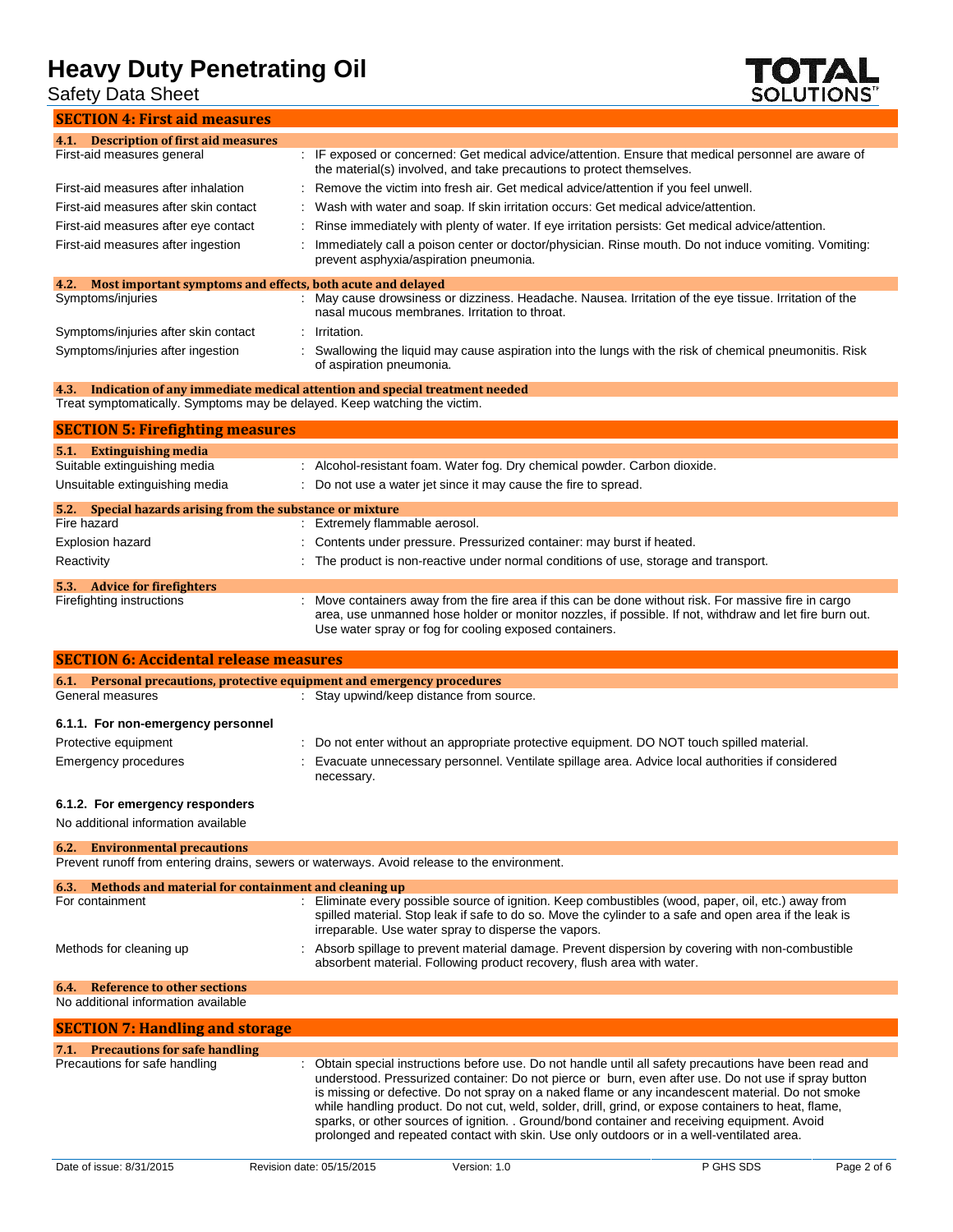Safety Data Sheet



| Hygiene measures                                                     |  | Wash thoroughly after handling. Use good personal hygiene practices.                                                  |  |  |  |  |  |
|----------------------------------------------------------------------|--|-----------------------------------------------------------------------------------------------------------------------|--|--|--|--|--|
| Conditions for safe storage, including any incompatibilities<br>7.2. |  |                                                                                                                       |  |  |  |  |  |
| <b>Technical measures</b>                                            |  | Pressurized container. Do not puncture, incinerate or crush. Take precautionary measures against<br>static discharge. |  |  |  |  |  |
| Storage conditions                                                   |  | Store locked up. Protect from sunlight. Do not expose to temperatures exceeding 50 °C/122 °F.                         |  |  |  |  |  |
| Incompatible materials                                               |  | : Open flame. Sources of ignition. Heat sources.                                                                      |  |  |  |  |  |
| Storage area                                                         |  | Aerosol 1.                                                                                                            |  |  |  |  |  |
| Special rules on packaging                                           |  | meet the legal requirements.                                                                                          |  |  |  |  |  |
|                                                                      |  |                                                                                                                       |  |  |  |  |  |

## **SECTION 8: Exposure controls/personal protection**

### **8.1. Control parameters**

| tetrachloroethylene (127-18-4)   |                  |                   |  |  |  |
|----------------------------------|------------------|-------------------|--|--|--|
| <b>ACGIH</b>                     | ACGIH TWA (ppm)  | 25 ppm            |  |  |  |
| <b>ACGIH</b>                     | ACGIH STEL (ppm) | $100$ ppm         |  |  |  |
| <b>ACGIH</b>                     | Remark (ACGIH)   | <b>CNS</b> impair |  |  |  |
| <b>CARBON DIOXIDE (124-38-9)</b> |                  |                   |  |  |  |
| <b>ACGIH</b>                     | ACGIH TWA (ppm)  | 5000 ppm          |  |  |  |
| <b>ACGIH</b>                     | ACGIH STEL (ppm) | 30000 ppm         |  |  |  |
| <b>ACGIH</b>                     | Remark (ACGIH)   | Asphyxia          |  |  |  |

## **8.2. Exposure controls**

: Ensure good ventilation of the work station. If exposure limits have not been established, maintain airborne levels to an acceptable level.

Personal protective equipment : Protective goggles. Protective clothing. Gloves. Use appropriate personal protective equipment when risk assessment indicates this is necessary.



| Materials for protective clothing |
|-----------------------------------|
| Hand protection                   |
| Eye protection                    |
| Respiratory protection            |
|                                   |

- : chemical resistant apron.
- : Protective gloves.
- : Wear eye/face protection.
- : In case of insufficient ventilation, wear suitable respiratory equipment. Full face piece respirator (organic vapors).

**SECTION 9: Physical and chemical properties**

Thermal hazard protection : Use appropriate personal protective equipment when risk assessment indicates this is necessary.

Consumer exposure controls : When using do not smoke. Use good personal hygiene practices. Wash hands immediately after handling the product. Take off contaminated clothing and wash before reuse. Keep away from food and drink.

| Information on basic physical and chemical properties<br>9.1. |                         |  |
|---------------------------------------------------------------|-------------------------|--|
| Physical state                                                | : Liquid                |  |
| Appearance                                                    | : Aerosol.              |  |
| Odor                                                          | : No data available     |  |
| Odor threshold                                                | : No data available     |  |
| рH                                                            | : No data available     |  |
| Melting point                                                 | : No data available     |  |
| Freezing point                                                | : No data available     |  |
| Boiling point                                                 | $: 250.34$ °F Estimated |  |
| Flash point                                                   | $: 174.2$ °F Estimated  |  |
| Relative evaporation rate (butyl acetate=1)                   | : No data available     |  |
| Flammability (solid, gas)                                     | : No data available     |  |
| <b>Explosion limits</b>                                       | : No data available     |  |
| Explosive properties                                          | : No data available     |  |
| Oxidizing properties                                          | : No data available     |  |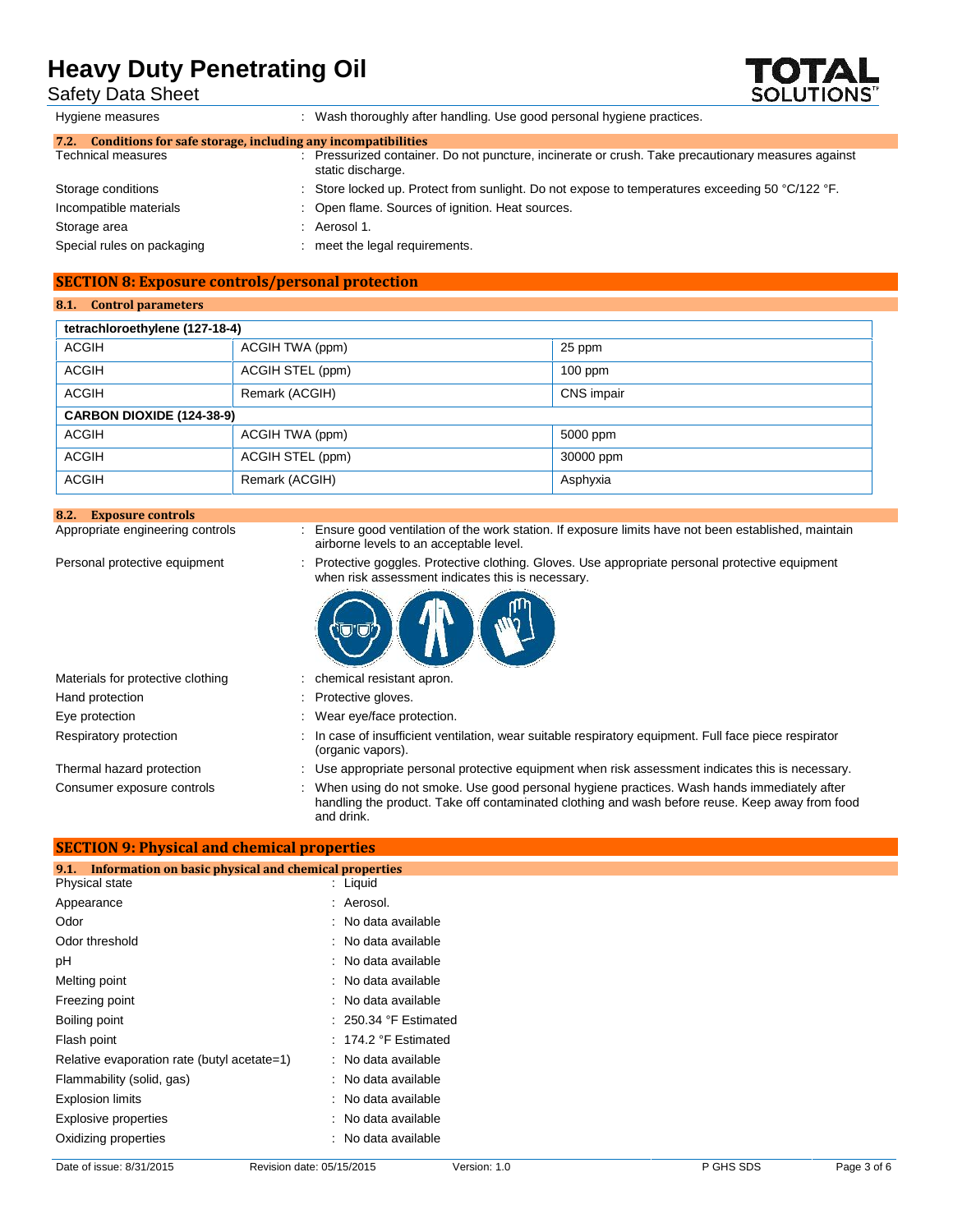Safety Data Sheet

| Vapor pressure                  | : No data available  |
|---------------------------------|----------------------|
| Relative density                | : No data available  |
| Relative vapor density at 20 °C | : No data available  |
| Specific gravity / density      | : 1.25 $q/cm3$       |
| Solubility                      | : No data available  |
| Log Pow                         | : No data available  |
| Log Kow                         | : No data available  |
| Auto-ignition temperature       | $: 236 °C$ Estimated |
| Decomposition temperature       | : No data available  |
| Viscosity                       | : No data available  |
| Viscosity, kinematic            | $\approx$ 20 cSt     |
| Viscosity, dynamic              | : No data available  |
| VOC content                     | $: 58.88%$ Estimated |

## **SECTION 10: Stability and reactivity**

#### **10.1. Reactivity**

The product is non-reactive under normal conditions of use, storage and transport.

## **10.2. Chemical stability**

Stable under normal conditions.

## **10.3. Possibility of hazardous reactions**

Hazardous polymerization does not occur.

## **10.4. Conditions to avoid**

Aerosol containers are unstable at temperatures above 49°C. Avoid temperatures exceeding the flash point.

## **10.5. Incompatible materials**

Strong oxidizing agents.

## **10.6. Hazardous decomposition products**

hydrogen chloride.

## **SECTION 11: Toxicological information**

## **11.1. Information on toxicological effects**

Acute toxicity in the contract of the classified in the classified in the classified in the classified in the  $\sim$ 

| hydrocarbons, C11-C14, n-alkanes, isoalkanes, cyclics, < 2% aromatics (64742-47-8) |                                                                                                                                   |
|------------------------------------------------------------------------------------|-----------------------------------------------------------------------------------------------------------------------------------|
| LD50 dermal rabbit                                                                 | > 5000 mg/kg body weight (Rabbit; Literature)                                                                                     |
| Skin corrosion/irritation                                                          | : Not classified                                                                                                                  |
| Serious eye damage/irritation                                                      | : Not classified                                                                                                                  |
| Respiratory or skin sensitization                                                  | : Not classified                                                                                                                  |
| Germ cell mutagenicity                                                             | Not classified                                                                                                                    |
| Carcinogenicity                                                                    | Suspected of causing cancer.                                                                                                      |
| tetrachloroethylene (127-18-4)                                                     |                                                                                                                                   |
| IARC group                                                                         | 2A - Probably Carcinogenic to Humans                                                                                              |
| National Toxicology Program (NTP) Status                                           | 3 - Reasonably anticipated to be Human Carcinogen                                                                                 |
| Reproductive toxicity                                                              | : Not classified                                                                                                                  |
| Specific target organ toxicity (single exposure)                                   | Not classified                                                                                                                    |
| Specific target organ toxicity (repeated<br>exposure)                              | : Not classified                                                                                                                  |
| Aspiration hazard                                                                  | : May be fatal if swallowed and enters airways.                                                                                   |
| Symptoms/injuries after skin contact                                               | : Irritation.                                                                                                                     |
| Symptoms/injuries after ingestion                                                  | Swallowing the liquid may cause aspiration into the lungs with the risk of chemical pneumonitis.<br>Risk of aspiration pneumonia. |

| <b>SECTION 12: Ecological information</b>                                          |  |
|------------------------------------------------------------------------------------|--|
| 12.1. Toxicity                                                                     |  |
| hydrocarbons, C11-C14, n-alkanes, isoalkanes, cyclics, < 2% aromatics (64742-47-8) |  |

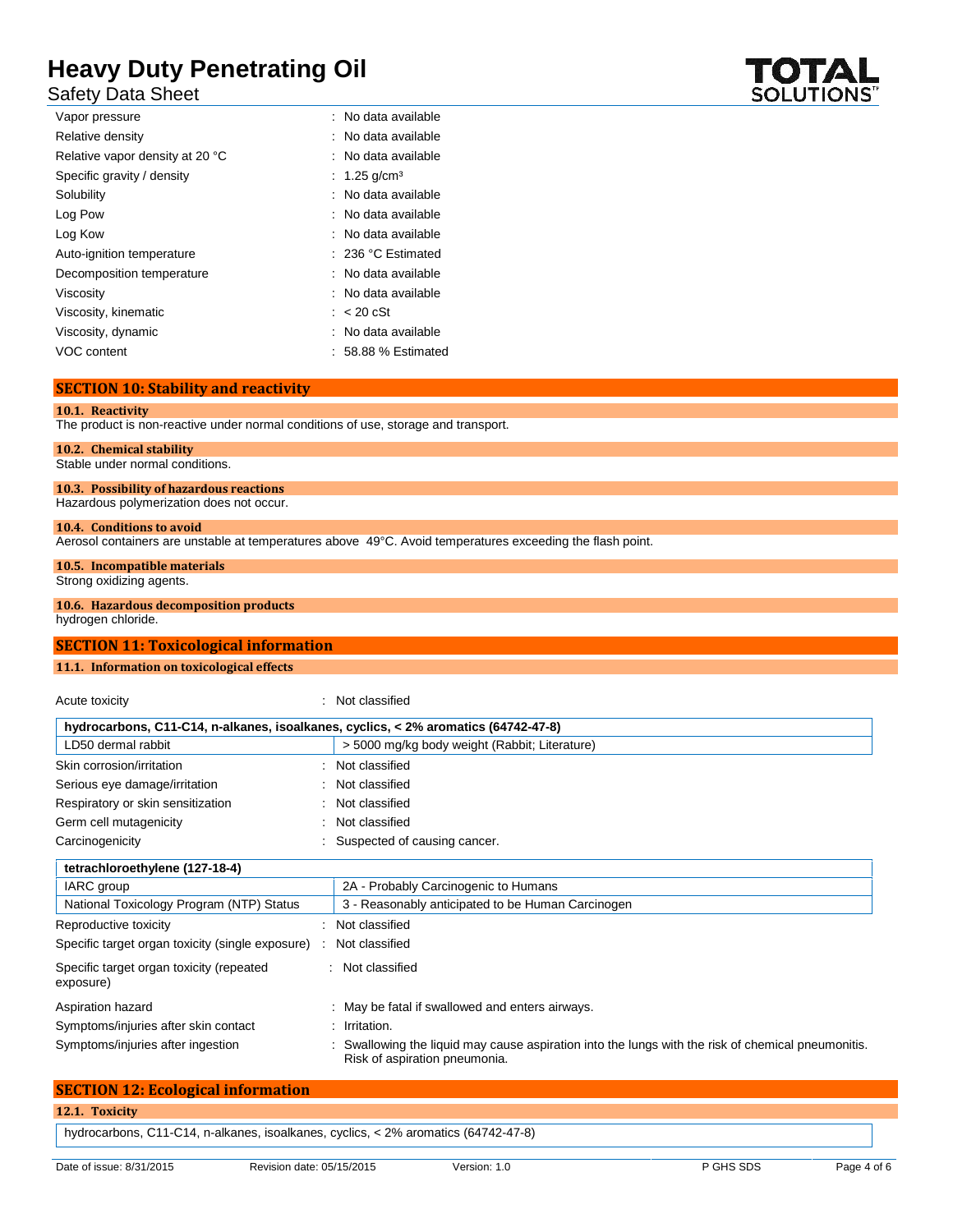## Safety Data Sheet



hydrocarbons, C11-C14, n-alkanes, isoalkanes, cyclics, < 2% aromatics (64742-47-8)

| $\alpha$ , $\alpha$ and $\alpha$ and $\alpha$ are $\alpha$ in the case of the community of $\alpha$ and $\alpha$ and $\alpha$ and $\alpha$ and $\alpha$ and $\alpha$ and $\alpha$ and $\alpha$ and $\alpha$ and $\alpha$ and $\alpha$ and $\alpha$ and $\alpha$ and $\alpha$ and $\alpha$ and $\alpha$ and $\alpha$ a |                                                        |  |
|-----------------------------------------------------------------------------------------------------------------------------------------------------------------------------------------------------------------------------------------------------------------------------------------------------------------------|--------------------------------------------------------|--|
| LC50 fish 1                                                                                                                                                                                                                                                                                                           | > 100 mg/l (Pisces)                                    |  |
| EC50 Daphnia 1                                                                                                                                                                                                                                                                                                        | > 100 mg/l (Invertebrata)                              |  |
| Threshold limit algae 1                                                                                                                                                                                                                                                                                               | $> 100$ mg/l (Algae)                                   |  |
| 12.2. Persistence and degradability                                                                                                                                                                                                                                                                                   |                                                        |  |
| hydrocarbons, C11-C14, n-alkanes, isoalkanes, cyclics, < 2% aromatics (64742-47-8)                                                                                                                                                                                                                                    |                                                        |  |
| Persistence and degradability                                                                                                                                                                                                                                                                                         | Readily biodegradable in water. Adsorbs into the soil. |  |
| 12.3. Bioaccumulative potential                                                                                                                                                                                                                                                                                       |                                                        |  |
| hydrocarbons, C11-C14, n-alkanes, isoalkanes, cyclics, < 2% aromatics (64742-47-8)                                                                                                                                                                                                                                    |                                                        |  |
| Log Pow                                                                                                                                                                                                                                                                                                               | $6 - 8.2$                                              |  |
| Bioaccumulative potential                                                                                                                                                                                                                                                                                             | High potential for bioaccumulation (Log Kow $>$ 5).    |  |
|                                                                                                                                                                                                                                                                                                                       |                                                        |  |

| <b>SECTION 13: Disposal considerations</b> |                                                                                                                                                                                                                                                                       |
|--------------------------------------------|-----------------------------------------------------------------------------------------------------------------------------------------------------------------------------------------------------------------------------------------------------------------------|
| 13.1. Waste treatment methods              |                                                                                                                                                                                                                                                                       |
| Waste treatment methods                    | : Collect and reclaim or dispose in sealed containers at licensed waste disposal site. . Contents<br>under pressure. Do not puncture, incinerate or crush. Do not allow into drains or water courses or<br>dispose of where ground or surface waters may be affected. |
| Waste disposal recommendations             | Dispose of contents/container to comply with local/regional/national/international regulations.                                                                                                                                                                       |
| Additional information                     | : Do not re-use empty containers. Handle empty containers with care because residual vapors are<br>flammable.                                                                                                                                                         |

## **SECTION 14: Transport information**

| Department of Transportation (DOT)                                         |                                                                                                                                                                                |
|----------------------------------------------------------------------------|--------------------------------------------------------------------------------------------------------------------------------------------------------------------------------|
| Transport document description                                             | : UN1950 Aerosols (flammable, (each not exceeding 1 L capacity)), 2.1                                                                                                          |
| UN-No.(DOT)                                                                | : UN1950                                                                                                                                                                       |
| Proper Shipping Name (DOT)                                                 | : Aerosols                                                                                                                                                                     |
|                                                                            | flammable, (each not exceeding 1 L capacity)                                                                                                                                   |
| Transport hazard class(es) (DOT)                                           | : 2.1 - Class 2.1 - Flammable gas 49 CFR 173.115                                                                                                                               |
| Hazard labels (DOT)                                                        | : 2.1 - Flammable gas                                                                                                                                                          |
|                                                                            |                                                                                                                                                                                |
| Marine pollutant                                                           | : Yes (IMDG only)                                                                                                                                                              |
|                                                                            |                                                                                                                                                                                |
| DOT Packaging Non Bulk (49 CFR 173.xxx) :                                  | None                                                                                                                                                                           |
| DOT Packaging Bulk (49 CFR 173.xxx)                                        | : None                                                                                                                                                                         |
| DOT Special Provisions (49 CFR 172.102)                                    | $:$ N82                                                                                                                                                                        |
| DOT Packaging Exceptions (49 CFR<br>173.xxx                                | : 306                                                                                                                                                                          |
| <b>DOT Quantity Limitations Passenger</b><br>aircraft/rail (49 CFR 173.27) | $: 75$ kg                                                                                                                                                                      |
| DOT Quantity Limitations Cargo aircraft<br>only (49 CFR 175.75)            | : 150 kg                                                                                                                                                                       |
| DOT Vessel Stowage Location                                                | AA                                                                                                                                                                             |
| DOT Vessel Stowage Other                                                   | : 25 - Shade from radiant heat, 87 - Stow "separated from" Class 1 (explosives) except Division<br>14,126 - Segregation same as for Class 9, miscellaneous hazardous materials |
| <b>Additional information</b>                                              |                                                                                                                                                                                |
| Other information                                                          | This product may be eligible to be shipped as a Limited Quantity or Consumer Commodity ORM-D<br>utilizing the exception found at 49 CFR 173.306.                               |
| <b>ADR</b>                                                                 |                                                                                                                                                                                |
| No additional information available                                        |                                                                                                                                                                                |